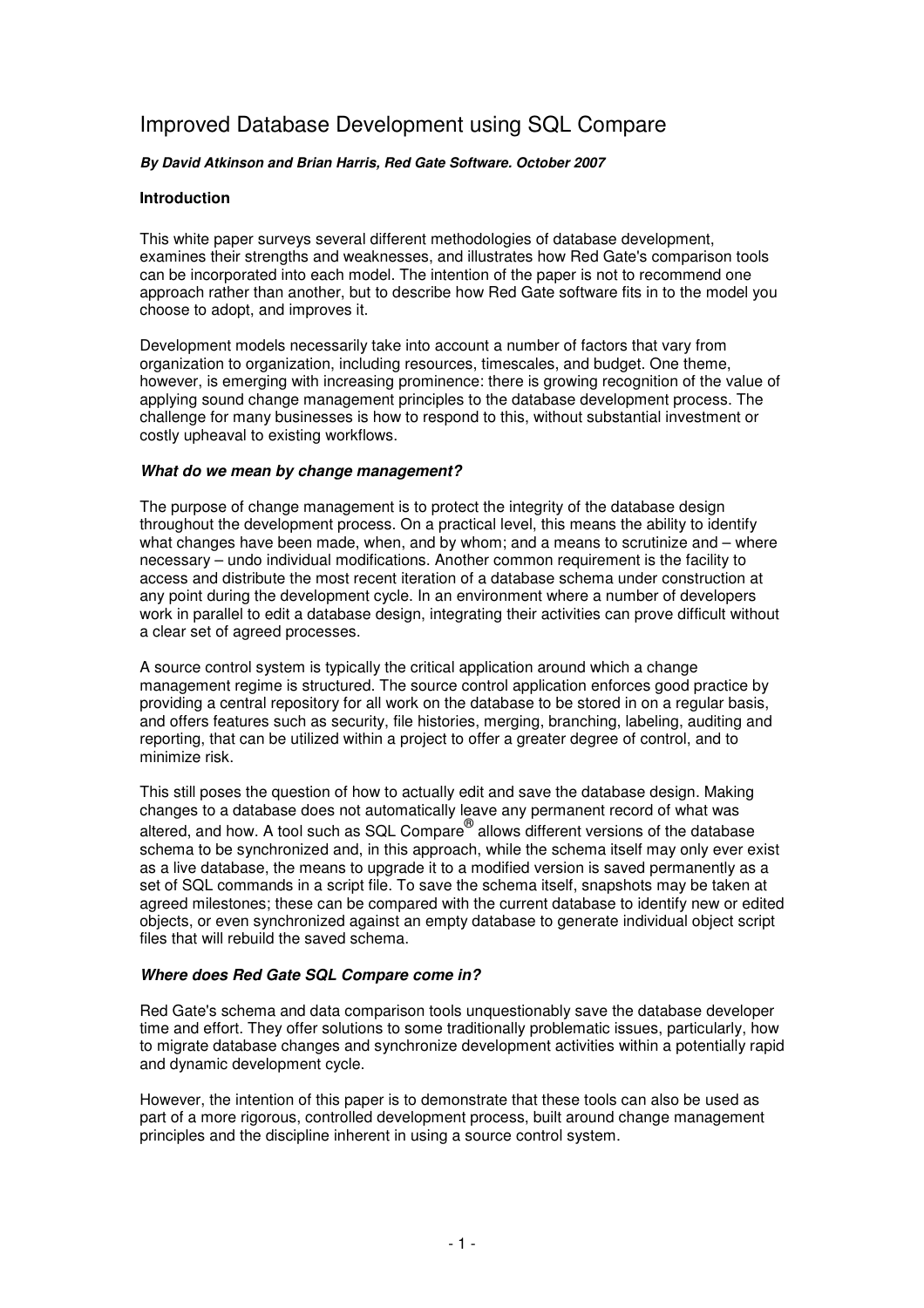SQL Compare 6 Professional is a new release from Red Gate that gives the developer the option to work on a database schema at the level of individual database objects. A database schema can be saved as a set of SQL object creation scripts, which can be synchronized with a live database; this provides a more granular option for storage of the database design, and offers a very economic and simple solution to the issue of source control. This paper illustrates how to incorporate the new features of SQL Compare 6 Professional into a workflow that maximizes the benefits of working with files in the context of a source control solution.

It is hoped that what emerges is the flexibility of Red Gate software. SQL Compare 6 allows you to work in whichever way is considered most appropriate within your business and does not enforce any one particular workflow template.

In this paper, three common development models are discussed.

# **MODEL 1 – The ad hoc merging model**

The ad hoc model is so called because modifications to a database design are coordinated at specific intervals, rather than as part of a more methodical system of recording each change to every database object. Periodic merges of modified developer database instances are carried out to synchronize each developer's schema with all the others so that, at milestones in the development cycle, all the database instances are the same. At this point, a snapshot may be taken for version control.

## **Process**

- 1. Before development begins, restore the live production database to one or more SQL Server developer instances, so that required modifications can be carried out and validated for each developer against a real, isolated or "sandbox" database.
- 2. Develop the database on each local machine. Use a tool such as Query Analyzer or Management Studio to make changes to the database.
- 3. When a new build is required (e.g. for a Test or UAT environment) and if more than one developer has been involved with the changes, use SQL Compare to synchronize the development databases. A nominated developer will need to coordinate this process; each modified instance of the database should be compared in turn against a copy of the last production version of the schema, and the changes assessed and incorporated incrementally. In SQL Compare, each object that differs between two development databases can be marked as a change (to keep) or a new or modified object (to inherit from another developer) so, in this way, synchronization is possible between several concurrent developing versions of a database. This produces the new database version.
- 4. Produce a snapshot from the new database version, and save it into a source control system, if required. This allows a database to be synchronized to a specific, previouslysaved build.
- 5. Use SQL Compare to compare this new version of the database with a copy of the production database (it is recommended that you use a staging database at this point, rather than the actual production database), and generate a synchronization script.
- 6. Validate the synchronization script by applying it to the staging database. After testing it and making any appropriate modifications, save it back into source control. Label the source if appropriate.
- 7. The developers continue development until the next build is required, and the process is repeated.
- 8. Take a backup of the production database before running the synchronization script.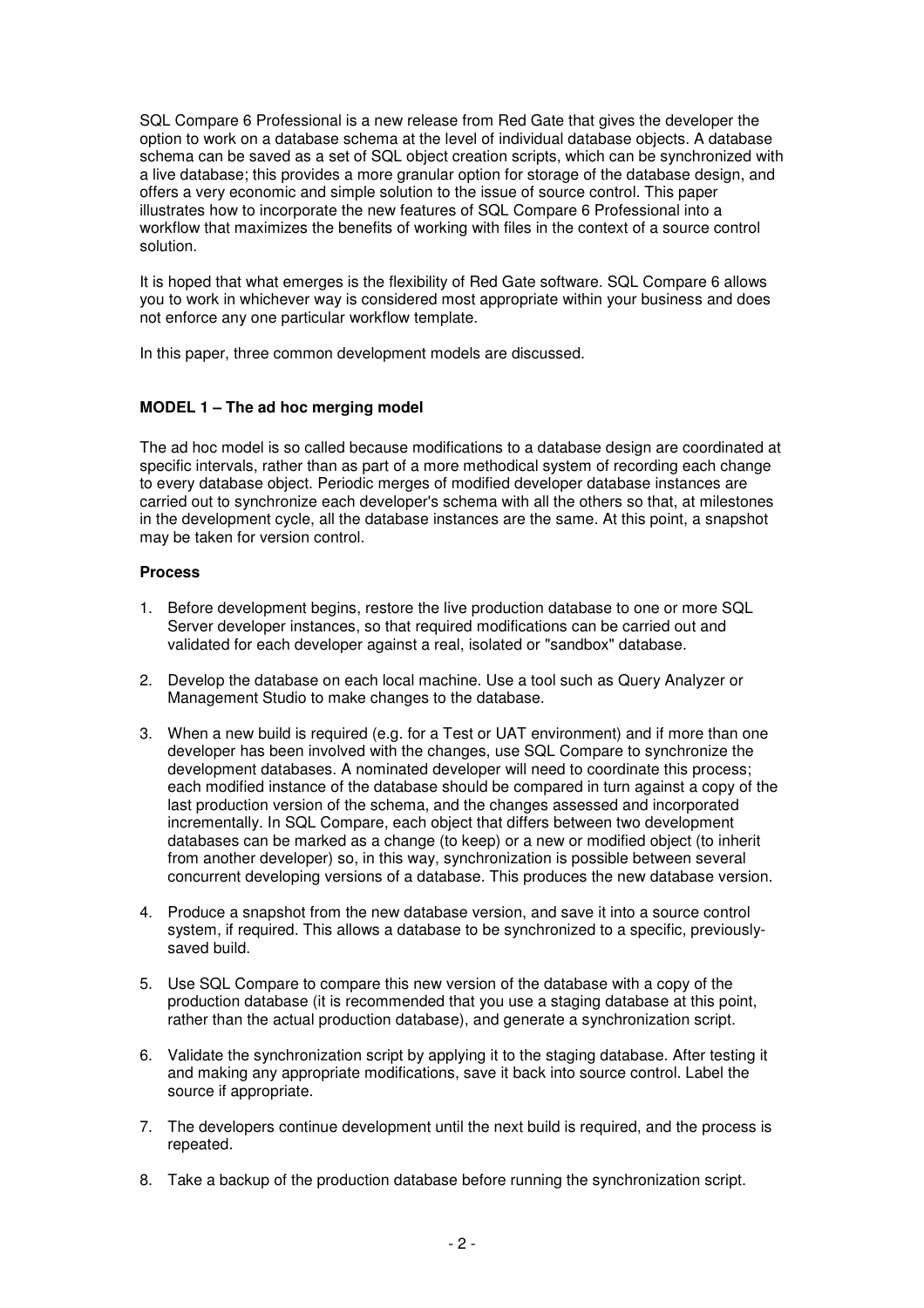9. Run the synchronization script on the production database.

## **Process Diagram**



## **Advantages**

This development model allows a small team of developers to work collaboratively on a single database project, with each developer having their own isolated instance of the database.

As the developers are working on a real database, they can validate their modifications as they develop.

No manual editing of scripts is required. Upgrade scripts and database creation scripts do not have to be maintained manually.

## **Disadvantages**

There is always the potential for merge conflicts when developers are working on instances of the same database. If two developers update the same object, then there is the possibility that modifications may be inadvertently lost during synchronization. Careful use of SQL Compare can reduce this kind of error to a minimum but, ultimately, developer coordination and scrutiny are required.

Concurrent development with ad hoc merging requires a degree of coordination to ensure that development database instances are periodically synchronized, and also to version the schema when required.

There is no source control at the object level. If bugs have been introduced, it may be difficult to identify exactly when the problem first appeared, and rolling back to a previous snapshot without manual intervention will undo other modifications.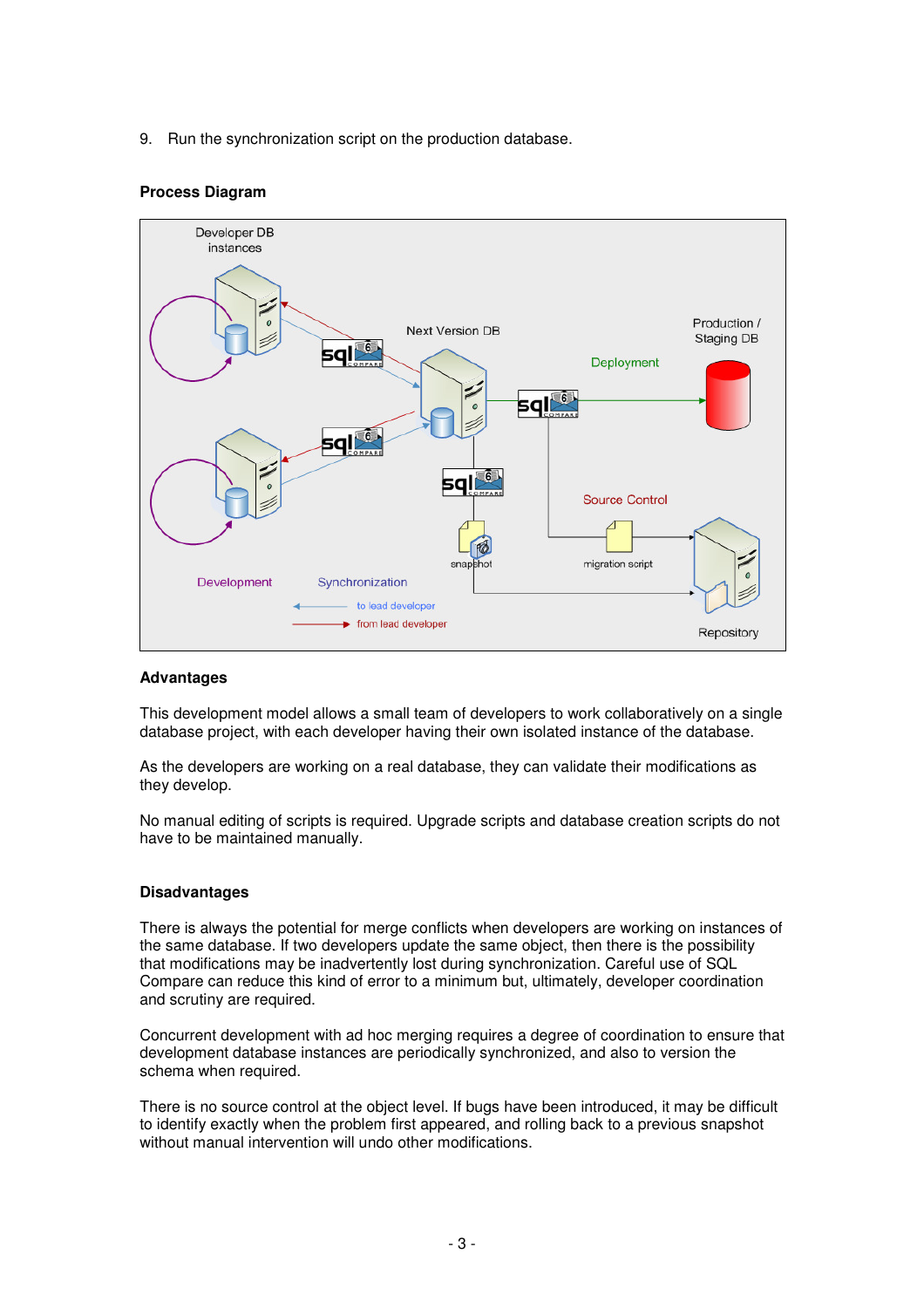## **Conclusions**

The ad hoc merging method is good for small to moderately-sized development projects, where source control may be less of a consideration, due either to budgetary constraints or to the database simply not being very complex. SQL Compare makes this development approach quicker and simpler, as it allows developers to merge their work without the need for painful scrutiny of hundreds or thousands of lines of SQL. It does allow for a basic level of schema versioning, providing schema rollback ability at intervals, but not at the level of individual objects.

# **MODEL 2 – Object level source control**

Object level version history and labeling is considered by some to be the basis of database change management best practice. It allows you to place your source control system at the heart of the development process, and provides a means to control and track changes to your database design in a detailed and meticulous manner. The new object creation scripts functionality in SQL Compare Professional 6 means that you can now work at the level of object scripts, and still use SQL Compare to compare and synchronize your database modifications.

## **Process**

- 1. Use SQL Compare 6 to export the production database schema to a set of SQL object creation scripts. You can specify the folder structure to use, so that each object type is contained within a different folder. Organizing your objects into separate folders will later help to locate objects that have been modified.
- 2. Add the object scripts to a source control system. This will ensure that you can use the features of the source control system to manage the files, for example, to check them out and in when changes are made, and to view the history of an individual object.
- 3. Before any modifications are made to the database schema, label this set of object files as the baseline or last milestone version.
- 4. Each developer obtains the latest version of the object files from the source control system, and uses SQL Compare to ensure that the schema on their local instance is synchronized with the version under source control.
- 5. Each developer updates the database on their local machine (isolated SQL server instance) using Query Analyzer or Management Studio. When a change is made which is tested (and approved if appropriate), the developer synchronizes to the scripts folder. Finally the developer checks in any new and updated script files. Some object scripts will now be identified in source control as being a later revision.
- 6. At frequent intervals, each developer ensures that they have the latest set of files from the source control system, by using "get latest version" (if using snapshot-based source control) to obtain object files, and using SQL Compare to synchronize to their own database instance. All checked-in objects, irrespective of which individual made the change, will therefore be propagated to all development machines.
- 7. When required, the set of object files in the source control system is labeled as the next version, and synchronized against the staging database to generate an upgrade script using SQL Compare. Make any necessary modifications or fixes to the upgrade script, then use it to update the staging database.
- 8. The developers continue development until the next build is required, and the process is repeated.
- 9. Take a backup of the production database before running the synchronization script.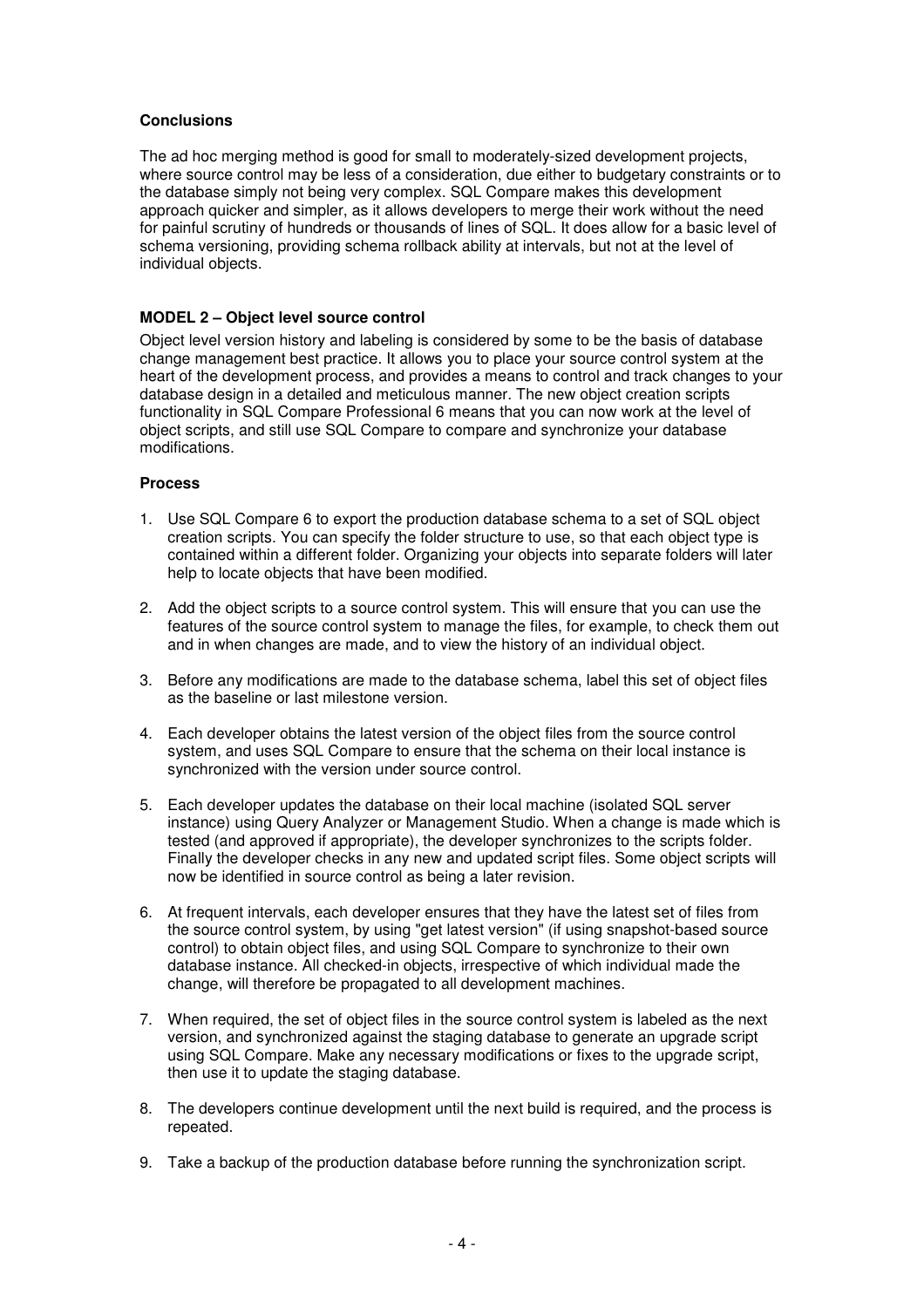10. Run the synchronization script on the production database.

## **Setting up your source control application**

Using SQL Compare 6 Professional to synchronize a database schema saved as a set of object creation scripts means that files corresponding to objects that have been updated will be modified. A list of these files is displayed before the synchronization is confirmed.

How you edit files that are stored in a source control application depends upon the methods your particular tool supports.

## **Edit-Merge-Commit method**

Using the "edit-merge-commit" method of source control (also sometimes referred to as CVS style) allows files to be modified on your local machine without having to specifically check files out of a repository or make them writeable prior to the edit.

- 1. Run the synchronization, with the scripts as the target schema, using SQL Compare 6 Professional. There is no need to review the files that will be edited or created at this stage, as these can be identified by your source control client.
- 2. Files corresponding to deleted objects are not deleted during synchronization. These files must be identified individually, and removed from source control. Typically they will be empty, and therefore around 0 KB in size.
- 3. Using your source control application, identify any modified files in the designated folder and commit them to the repository. If there are files to be deleted, remove these first. If other developers have been editing the same files, a merge will be required before the files can be saved back to source control. Additionally, search for any new files (representing objects that did not exist in the target schema prior to synchronization) and add these files to source control.

## **Checkout-Edit-Checkin method**

Using the "checkout-edit-checkin" method requires that files to be modified must be made writable before you run the synchronization. You can either check out just the files that you know will be updated (listed as part of the synchronization process) or, if you have SQL Compare Professional 6.2 or later, you can use SQL Changeset to automate file checkout on synchronization.

- 1. Before confirming the synchronization, review the list of object script files that will be modified.
- 2. SQL Compare Professional will check out the relevant script files. At this point, you may want to ensure that the files to be modified are up to date in your local folder, that is, they match the version stored in the main repository.
- 3. Following the synchronization, you can use SQL Changeset to commit the script files back to source control, and add any new files.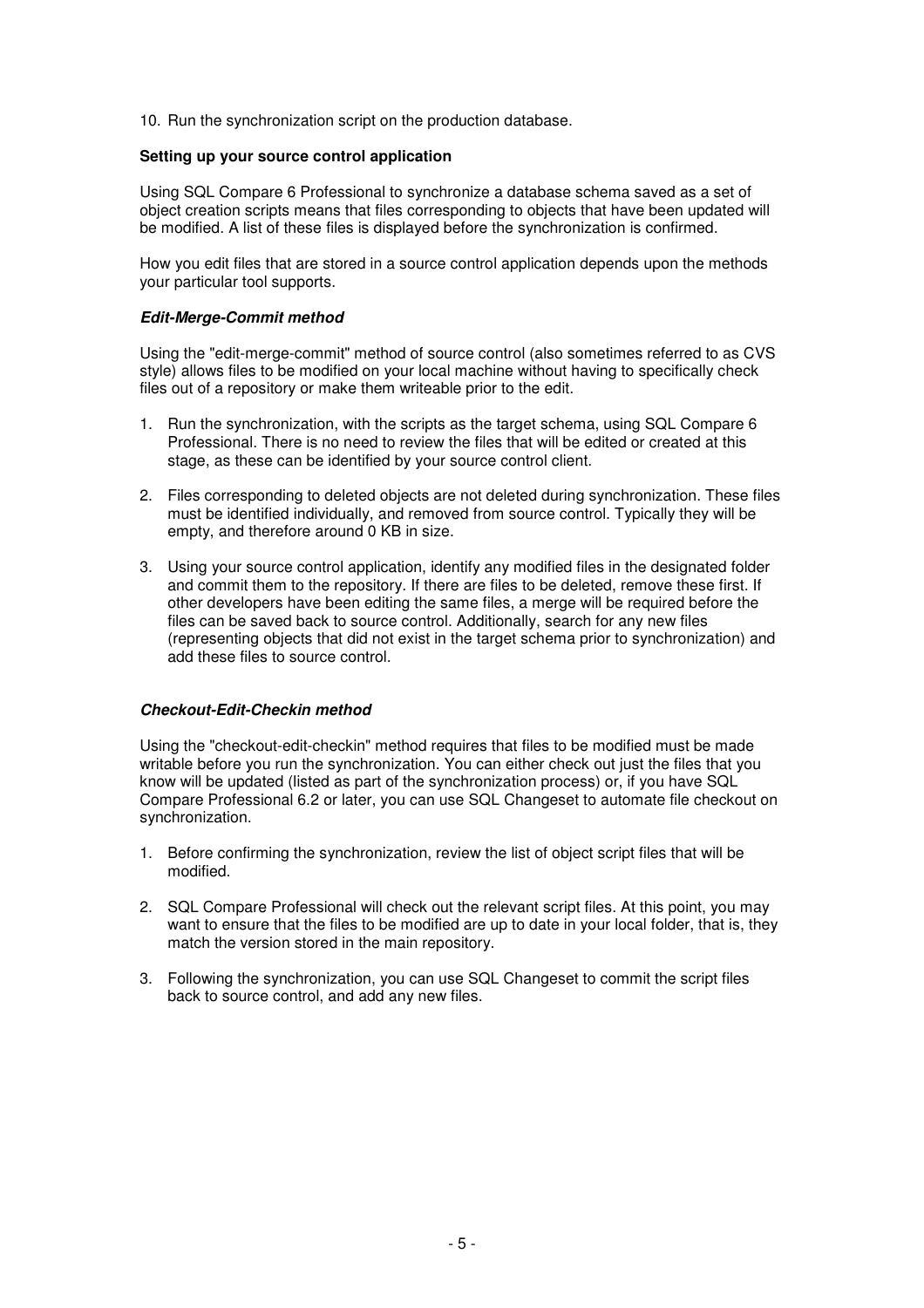## **Process Diagram**



## **Advantages**

Each individual schema object script exists as a separate file under source control, allowing the history of any object to be tracked as the schema evolves in the project. In the situation where unwanted changes may have been included in a version of the schema, the affected objects can be reverted to their last correct version, leaving the rest of the schema intact.

Developers still develop on a real database, allowing them to validate changes and ensure they are proving the integrity of the database schema as they proceed with development.

Source control features can be utilized to aid project management; for example, the use of comments when checking in each script, or to identify which individual has altered a particular object.

When you are working as a team on simultaneous development of the same schema, the source control application can be set to enforce exclusive checkouts, reducing the risk of changes being overwritten or lost.

Merge situations (parallel development on the same objects) can be more closely controlled, by dictating that the two conflicting versions of the script file must be merged before being checked in.

#### **Disadvantages**

Use of source control requires a more disciplined and procedural approach, which may be unfamiliar to some developers who prefer to work in a more dynamic regime.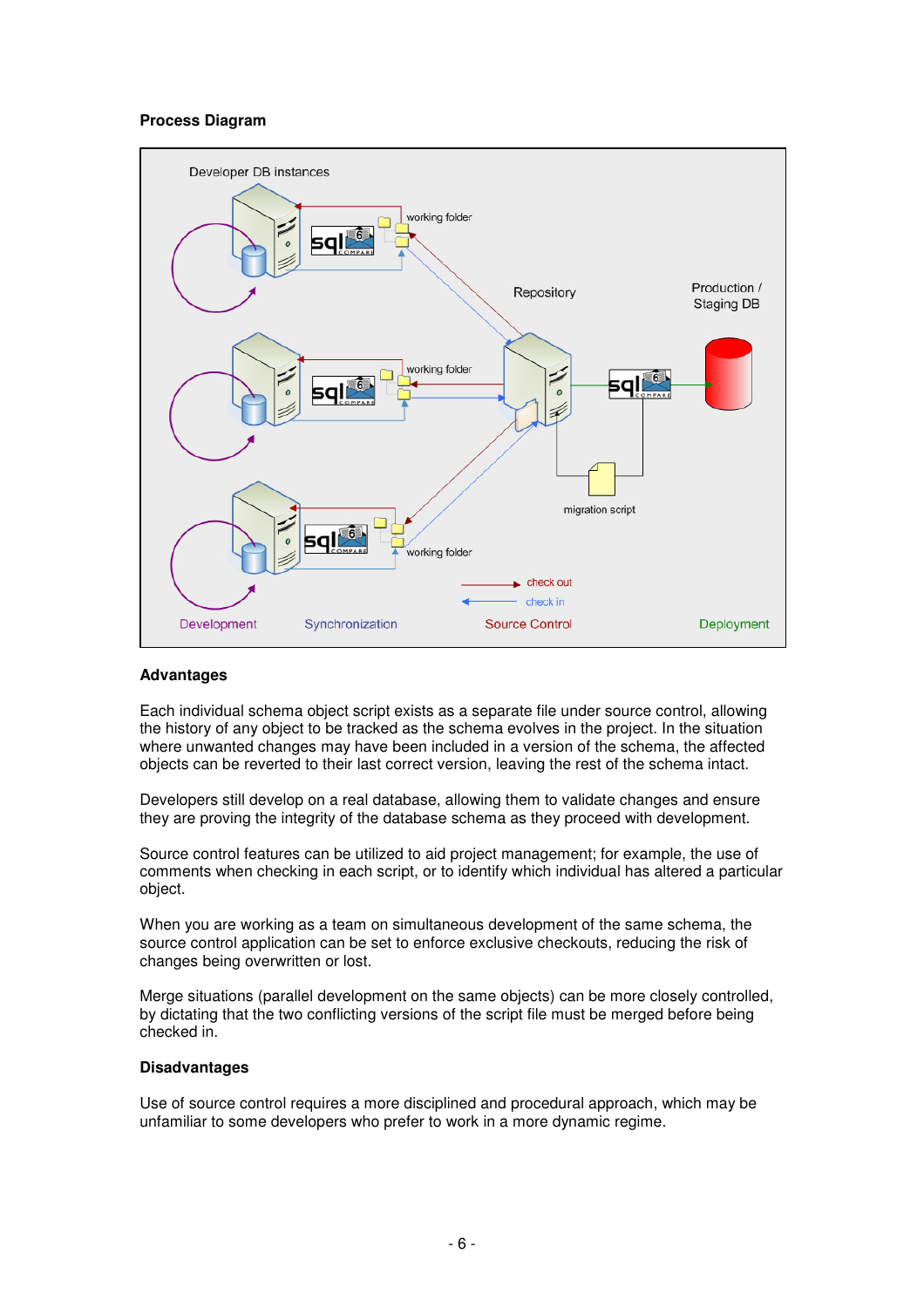Source control applications require administration, management, may take time to set up, and can slow down projects when there are problems with the host server. Purchasing and integrating new software may be expensive.

Synchronizing to scripts using SQL Compare 6 Professional may require some manual interaction with the source control application, in order to obtain the latest file versions, and to commit modified scripts. This however will be resolved in an early point release of SQL Compare 6 (see Conclusions, below).

For smaller projects, where there may be only a single developer, source control may be unnecessary and overly time-consuming. Individuals on the project have to be trained to use a particular system in operation, and to follow the correct processes.

## **Conclusions**

The object level source control method offers an excellent solution for database development that adheres to the principles of trackable change management, while still allowing developers to apply changes directly to a real database. Using SQL Compare 6 Professional allows a database schema to be stored within the security of a source control application as a set of SQL creation scripts, and for these scripts to be compared with a real, modified database and updated with changes. In this way, changes to the schema can be controlled and audited in a detailed and comprehensive manner, at the level of component objects, without any requirement for scripts to be edited manually off line. Future versions of SQL Compare 6 Professional will offer direct integration with common source control applications, making this model even more efficient.

# **MODEL 3 – The off-line development model**

The off-line development model is characterized by how the schema is edited. The previous two models describe how each developer works on a real, isolated instance of a database that was, at some point, a duplicate of the production or staging database. This allows for instant feedback as to whether each change they are making to the database structure is valid. Only when the changes are validated are they synchronized to a coordinating developer for periodic merging (Model 1) or saved back to a scripts folder for placing in a repository (Model 2).

In this third model, the schema is developed by directly editing the SQL within the relevant creation scripts. These edits can be made in any text application; no real database exists until the scripts are executed to create the database schema. This offers a degree of freedom in allowing development to take place off line, with no requirement for access to a database. Typically, however, validation against a real database is still required periodically, to ensure the changes are accurate, before the new schema is finally deployed.

The ability, in SQL Compare 6 Professional, to compare a set of SQL scripts with a real database schema, provides a means to validate the schema against a test database, and to deploy the changes subsequently to the production/staging database.

## **Process**

- 1. Before development begins, obtain the latest version of the schema object scripts from source control, and check them out to the local working folder.
- 2. Edit the files in the working folder directly, using your preferred text editing tool.
- 3. Deploy the changes to a developer instance to validate the modifications. Use SQL Compare to view changes between the edited scripts and the test database, and synchronize the test database if required.
- 4. Check the modified files back in to source control.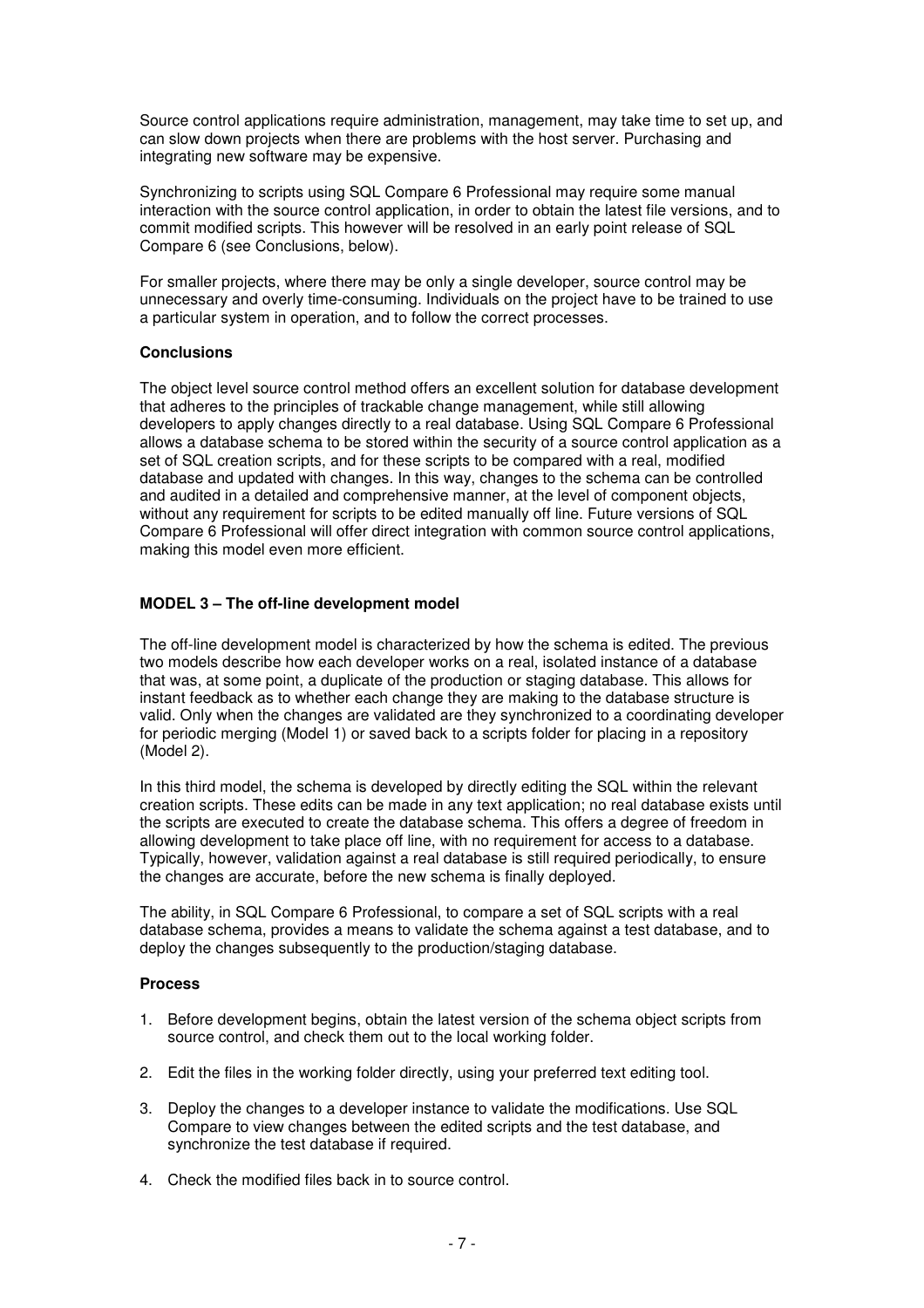- 5. When the new version of the schema is complete, use SQL Compare to compare it with a copy of the production database (it is recommended that you use a staging database at this point, rather than the actual production database), and generate a synchronization script. This script can be checked and validated, and then stored in source control, before being later run on the production database itself.
- 6. Validate the synchronization script by applying it to the staging database. After testing it and making any appropriate modifications, save it back into source control, take a backup of the production database, and finally run the script against the production database.



## **Process Diagram**

#### **Advantages**

Editing a set of script files allows more direct interaction with source control, especially when using an editor with integrated source control functionality.

This process reduces the risk of objects being modified by two developers at once.

SQL Compare 6 Professional ensures that the object scripts are executed in the correct order, taking into account dependencies between them. This negates the need to manually maintain a file that lists the order in which scripts should be run.